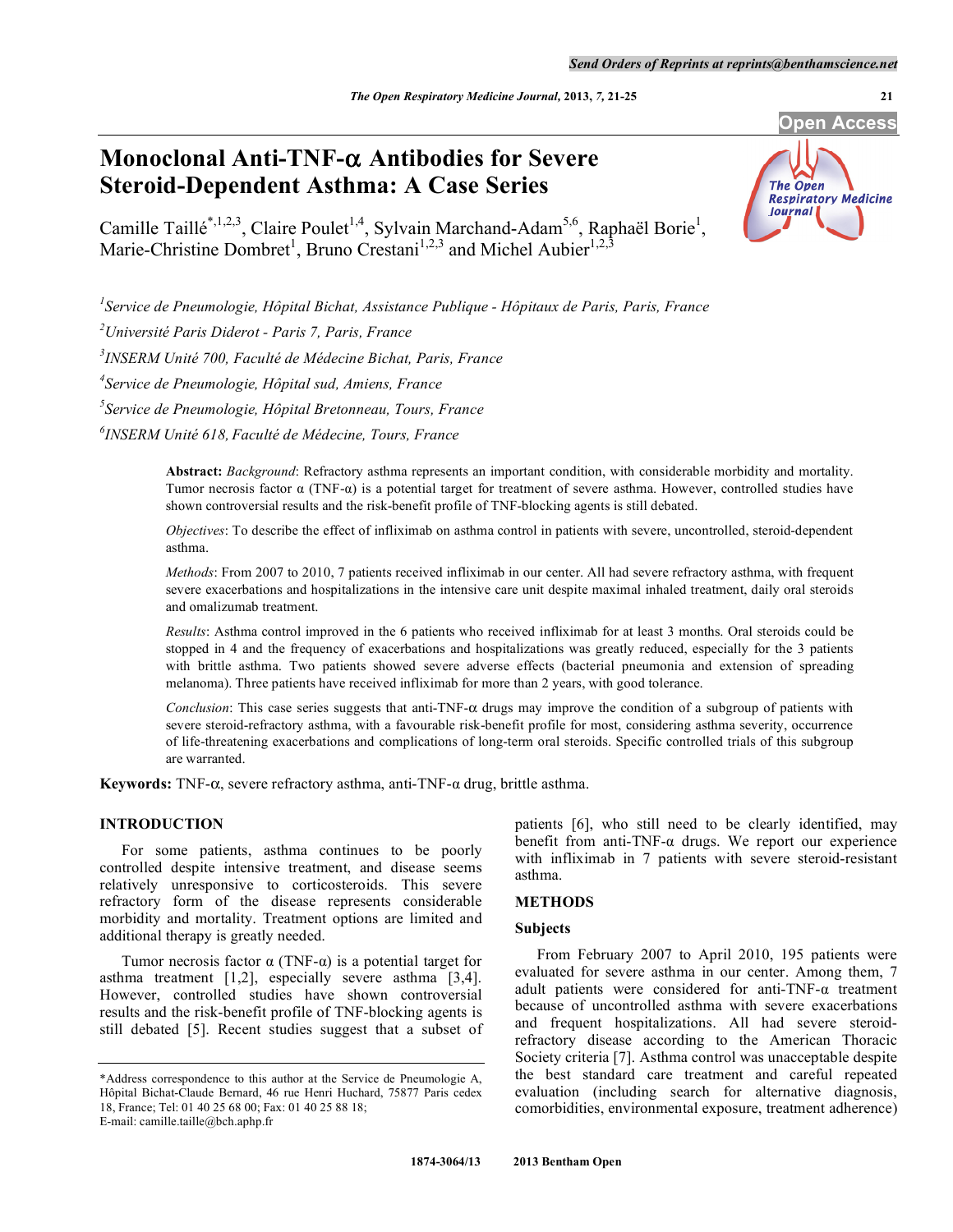by pulmonary physicians trained in asthma care. All were non- or ex-smokers.

 All patients had received the maximal available inhaled asthma treatments and continuous oral steroids, and showed no improvement with omalizumab treatment for 6 months. Two patients did not fulfill the criteria for omalizumab because of total IgE level <30 UI/ml (patient 1) or >700 UI/ml (patient 3) but received the 6 months of omalizumab because of the severity of disease.

#### **Anti-TNF- Treatment**

 After medical evaluation according to the French Society for Rheumatology guidelines (http://www.rhumatologie.as so.fr/), patients received infliximab (Remicade, Centocor), 3 mg/kg intravenously, at weeks 0, 2, 6, and 12. Patients with improved asthma control after 3 months (*i.e.,* 4 injections), then received treatment every 6 weeks. When immediate hypersensitivity reaction occurred, treatment was switched to subcutaneous adalimumab (Humira, Abbot), 40 mg every 2 weeks. All patients received oral information concerning potential risks and benefits of the treatment and gave their informed consent to treatment. Because the prescription for anti-TNF- $\alpha$  agents for asthma is off-label in France, this study was approved by the local institutional review board.

#### **Assessments**

 Patients were prospectively evaluated at each visit (weeks 0, 2, 6, and 12), with particular emphasis on treatment tolerance and efficacy. Treatment outcomes were asthma control, as evaluated by the Asthma Control Test (ACT); the number of conventional and intensive-care-unit (ICU) hospitalizations related to asthma exacerbation; the number of exacerbations (defined as an increase in symptoms for more than 48 h requiring a change in asthma treatment) within the previous year and 1 year after anti-TNF- $\alpha$  treatment; and weaning from oral steroid treatment. Spirometry was performed at inclusion and at 3 and 6 months of treatment. Side effects were considered severe if they required stopping anti-TNF-a therapy.

#### **Statistical Analysis**

 Asthma control test scores from baseline to the last month of treatment were compared by a one way analysis of variance using GraphPadPrism 4.00 (GraphPad Software, California, USA).

# **RESULTS**

# **Characteristics of Patients**

 Seven adult patients (5 females; mean age 50.8±9 years) with severe uncontrolled asthma received infliximab. Their main characteristics are in Table **1**. During the year preceding infliximab treatment, all patients presented more than 3 exacerbations. Four patients (patients 1,3,4,6) were considered to have brittle asthma and were frequently hospitalized in the ICU for severe exacerbations; 3 required mechanical ventilation. Two patients were ex-smokers and 2 had Vidal triad. One patient was considered to have occupational asthma secondary to isocyanate exposure.

#### **Treatment**

 All patients received infliximab, and for 2, treatment was switched to adalimumab because of hypersensitivity reactions. The mean duration of anti-TNF- $\alpha$  treatment (infliximab and/or adalimumab) was 17.7±14 months. Treatment efficacy could not be evaluated in patient 2 because she stopped the treatment just after the third infusion of infliximab, considering that her asthma remained too poorly controlled. Patient 5, despite improvement in ACT score and decrease in prednisone use from 20 to 5 mg/d, stopped infliximab treatment after 4 months of treatment "for personal convenience," considering hospital visits too constraining. Three patients have received infliximab for more than 2 years, with excellent tolerance. In one patient, the treatment was stopped after 3 years of optimal asthma control with low-dose inhaled steroids. No exacerbation occurred during the first 18 months after withdrawal.

# **Efficacy**

 All 6 patients who could be evaluated after 3 months of anti-TNF- $\alpha$  treatment showed marked improvement in asthma control. Mean ACT increased from 8.1±1.6 to 15.6±4 and  $16.8\pm7.3$  after 3 and 6 months, respectively (p=0.0019, Fig. **1A**). Oral steroids dose could be decreased in all patients except one. Four patients could be definitely weaned off continuous oral prednisone (Fig. **1B**). The number of exacerbations was reduced. Three patients who were considered to have brittle asthma (1, 3 and 4) showed the greatest improvement with anti-TNF- $\alpha$  therapy, with a decrease in number of hospitalizations and especially no need for ICU hospitalization during treatment. We observed no significant change in forced expiratory volume in 1 sec  $(FEV<sub>1</sub>)$  during treatment. In the 3 patients receiving infliximab for now 2 years, asthma control remains acceptable.

#### **Tolerance**

 Two patients presented immediate hypersensitivity reactions (cutaneous rash, fever, tachycardia) after 1 and 2 infusions, so the treatment was changed to adalimumab, which was well tolerated. Three patients experienced fever as a minor adverse effect during infusion.

 The 2 patients receiving adalimumab experienced severe adverse reactions that required treatment withdrawal, despite the beneficial effect on asthma control: 1 severe Pneumococcal pneumonia requiring mechanical ventilation and 1 spreading melanoma that extended during treatment.

#### **DISCUSSION**

 We report here a case series supporting the use of infliximab for severe refractory asthma. In our patients, infliximab improved asthma control, had a marked oralsteroids sparing effect and strongly reduced asthma exacerbations and ICU hospitalizations.

 Our cases were relatively homogenous and could be clinically characterized as severe steroid-dependent refractory asthma, with frequent exacerbations and daily symptoms despite close repeated medical evaluation and maximal treatment including oral steroids. Six-month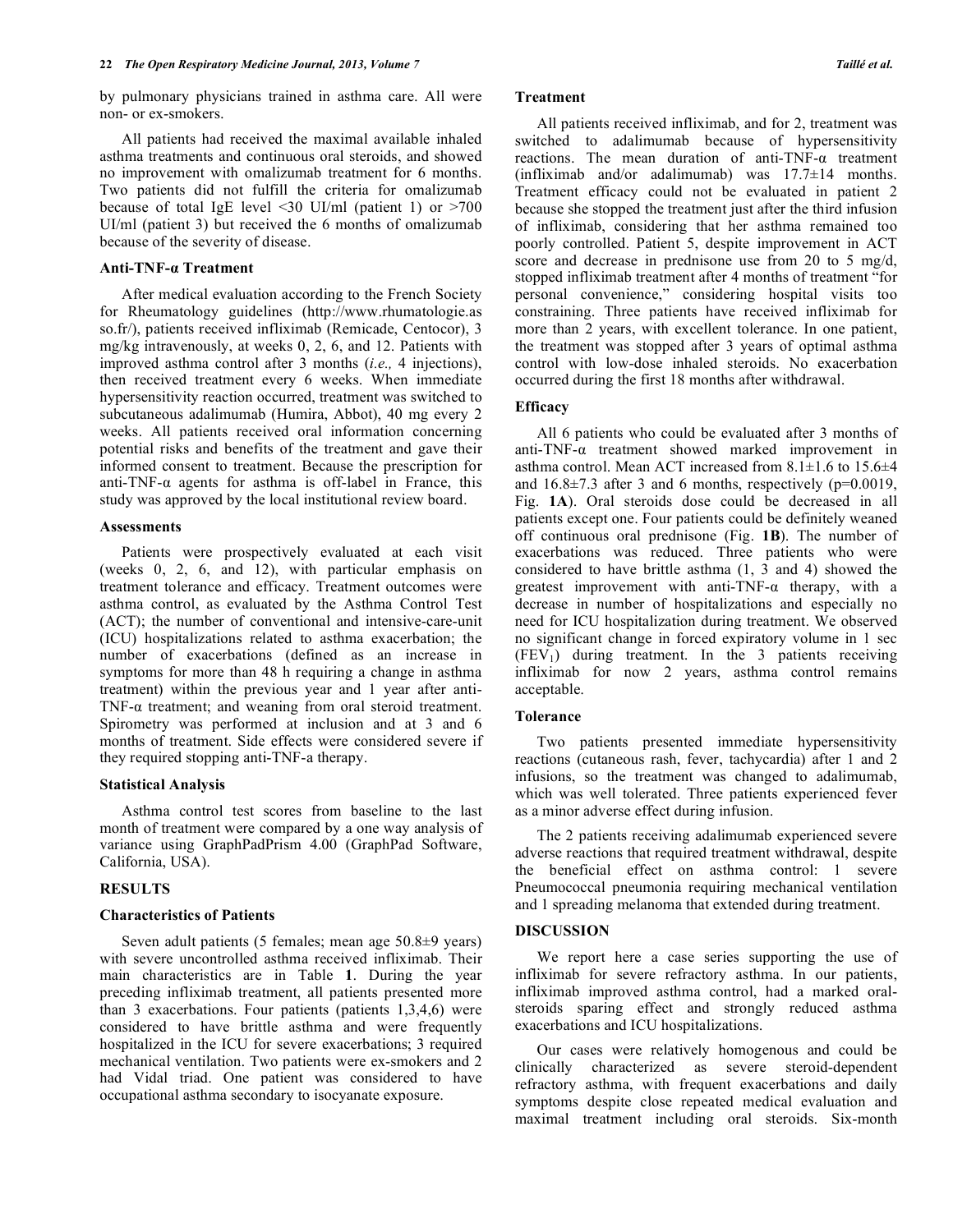| Patient No     | Age (yr)/Sex | BMI $\frac{\text{kg}}{\text{m}^2}$ | Age at Disease Onset (yr) | Comorbidities                                     | ATS Criteria for Severe Asthma* | Total IgE Level (UI/L) | Blood Eosinophil Count (/ mm <sup>3</sup> ) | FEV1 Pre-B <sub>2</sub> (L/%) | FEV <sub>1</sub> Post-B <sub>2</sub> (L/%) | Duration of Anti-TNF-a Therapy (Months)                                                                  | Criteria for Improvement                                                                                                 | <b>Adverse Effect</b>                 |
|----------------|--------------|------------------------------------|---------------------------|---------------------------------------------------|---------------------------------|------------------------|---------------------------------------------|-------------------------------|--------------------------------------------|----------------------------------------------------------------------------------------------------------|--------------------------------------------------------------------------------------------------------------------------|---------------------------------------|
| $\mathbf{1}$   | 61/F         | 23                                 | 5                         | Ex-smoker                                         | 1,2,3,4,5,6,7,9                 | 5                      | 200                                         | 0.69/32                       | 0.7/32                                     | Infliximab (2)<br>infusions)<br>then adalimumab<br>$(12$ months)<br>Stopped because<br>of adverse effect | Decrease in steroid use;<br>ACT improvement,<br>No exacerbation during<br>treatment.                                     | Pneumococcal<br>pneumonia             |
| $\overline{2}$ | 57/F         | 25                                 | $\mathbf{1}$              | Ex-smoker,<br>overweight                          | 1,2,3,4,5,6,7,8                 | 441                    | 150                                         | 1,09/52                       | 1.05/50                                    | Infliximab<br>(3 months)                                                                                 | No ACT improvement<br>Asthma exacerbation after 3<br>months                                                              |                                       |
| 3              | 33/F         | 26                                 | 5                         | Overweight                                        | 1,2,3,4,5,6,7,9                 | 3560                   | 1800                                        | 1,36/51                       | 1.48/56                                    | Infliximab<br>$(36$ months)                                                                              | Steroid withdrawal;<br>no ICU hospitalization,<br>reduced number of<br>exacerbations,<br>ACT improvement                 |                                       |
| $\overline{4}$ | 58/M         | 24                                 | 30                        | Vidal triad                                       | 1,2,3,4,5,6,7,9                 | 72                     | 10                                          | 2.37/74 2.51/81               |                                            | Infliximab<br>$(36$ months)                                                                              | Steroid withdrawal,<br>no ICU hospitalization after<br>treatment, reduced number of<br>exacerbations.<br>ACT improvement |                                       |
| 5              | 49/M         | 32                                 | 31                        | Obesity<br>Occupational<br>asthma<br>(isocyanate) | 1,2,3,4,5,6,7                   | 316                    | 720                                         | 1,74/51                       | 1.78/52                                    | Infliximab<br>$(4$ months)                                                                               | Decrease in oral steroids use:<br>mild improvement in asthma<br>control                                                  |                                       |
| 6              | 52/F         | 33                                 | $\mathbf{1}$              | Obesity                                           | 1,2,3,4,5,6,7,8,9               | 30                     | $\overline{4}$                              | 1,58/65                       | 1.99/81                                    | Infliximab<br>$(24$ months)                                                                              | Steroid withdrawal,<br>no ICU hospitalization,<br>reduced number of<br>exacerbations,<br>ACT improvement                 |                                       |
| $\overline{7}$ | 46/F         | 24                                 | 17                        | Vidal triad                                       | 1,2,3,4,5,7,8                   | 265                    | 620                                         | 1,44/67                       | 1.53/71                                    | Infliximab (1<br>infusion),<br>then adalimumab<br>$(9$ months)<br>Stopped because<br>of adverse effect   | Steroid withdrawal; no<br>exacerbations during<br>treatment, ACT improvement                                             | Extension of<br>spreading<br>melanoma |

#### **Table 1. Characteristics of Patients with Severe Steroid-Refractory Asthma**

\*The American Thoracic Society (ATS) criteria for refractory asthma are one or both of the following major criteria: 1) continuous treatment (for more than half of the year) with oral corticosteroids and 2) required treatment with high-dose inhaled corticosteroids; as well as 2 or more of the following minor criteria: 3) the need for daily "reliever" medication, 4) the presence of symptoms requiring daily treatment, 5) persistent airflow obstruction (defined by a forced expiratory volume in one second [FEV<sub>1</sub>] < 80% of the predicted value), 6) a history of one or more urgent care visits for asthma, 7) the need for 3 or more bursts of oral corticosteroids per year, 8) prompt deterioration in clinical condition after reduction of < 25% in corticosteroids dose, and 9) a history of near-fatal asthma. ACT, Asthma Control Test.

treatment with non-effective omalizumab every 2 or 4 weeks in the hospital could limit the placebo effect of regular visits during infliximab administration.

 Because of the frequent exacerbations and ICU admission within the previous year, the disease of all our patients would have been considered too severe for their inclusion in controlled trials evaluating TNF-blocking drugs.

The place of anti-TNF- $\alpha$  treatment in severe asthma is still debated despite a strong scientific rationale and several positive proof-of-concept studies [4,8-10]. One hypothesis explaining the controversial and disappointing results may be the different phenotypes of severe asthma among patient eligible for these trials. For example, recent results from the large controlled study of golimumab with negative results <sup>6</sup> suggested improvement with TNF blockade for a subgroup of patients with severe asthma and rhinosinusitis and highly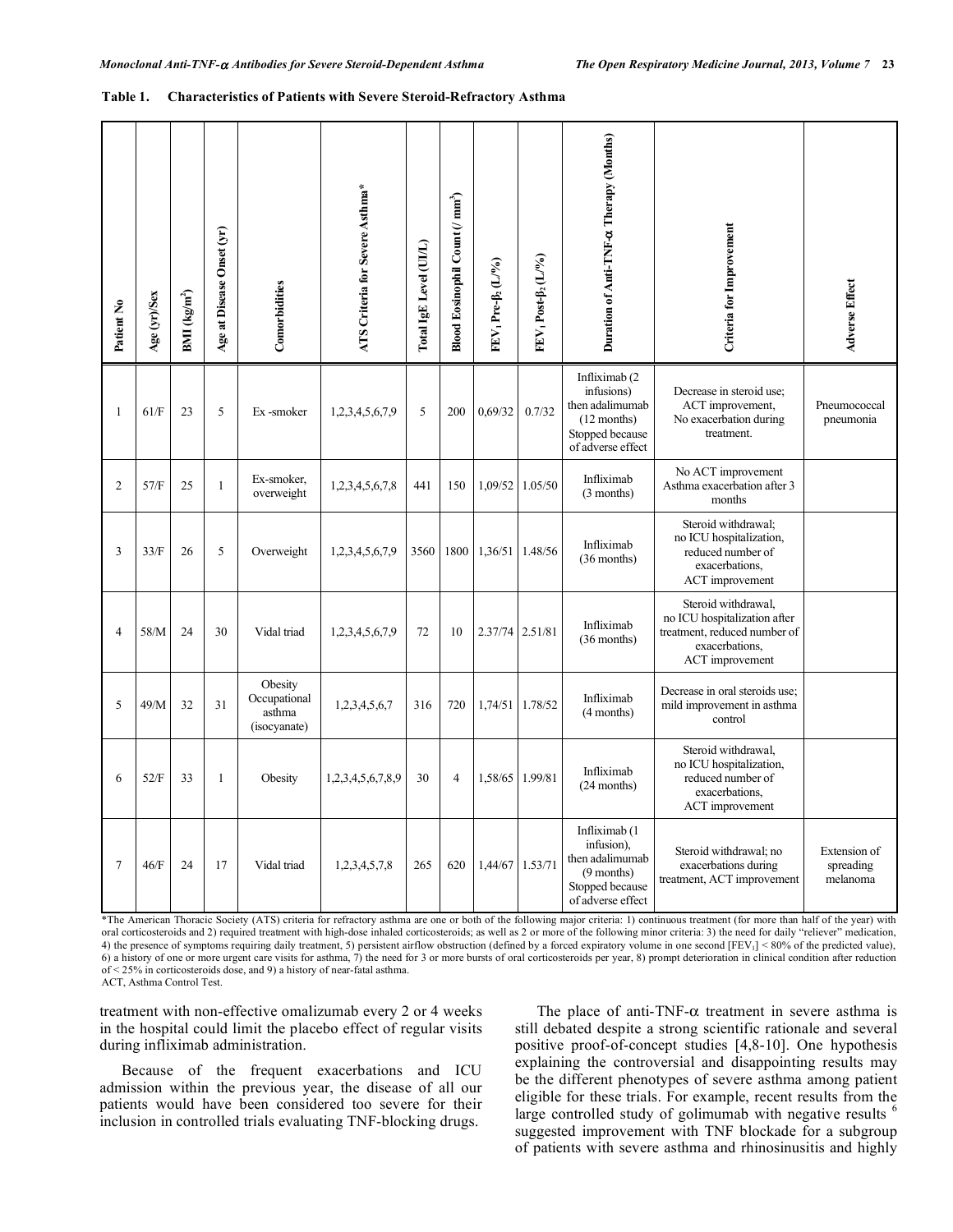

**Fig. (1).** (**A**) Efficacy of infliximab for asthma control after 3 and 6 months. Dots represent each patient. Bars and whiskers are mean±SD. (**B**) Need for daily oral steroids during follow-up (expressed as weeks after treatment).

reversible  $FEV_1$  [6,11]. The main characteristics of our patients were fixed airway obstruction (6/7) and overweight or obesity, which is associated with high  $TNF-\alpha$  expression [12]. Such a clinical phenotype has been identified by cluster analysis from large cohorts of asthma patients [13]. In our series, patients with the greatest improvement were considered to have "brittle asthma", characterized by rapidonset and severe exacerbations. This subgroup of severe refractory asthma could represent another asthma phenotype [14], but whether it is associated with high TNF- $\alpha$ expression [15], which may predict sensitivity to TNF blockade, remains to be investigated.

 We observed many serious adverse events, despite the small size of our sample. The 2 patients receiving adalimumab showed side effects. The most severe adverse effect was bacterial pneumonia. The role of long-term treatment with high doses of inhaled and/or oral steroids may explain the high rate of infections in patients with asthma receiving golimumab [6]. However, no unexpected safety findings were observed in 132 patients with moderate to severe asthma receiving etanercept for 12 weeks [16]. The pre-existence of melanoma in patient 7 would have represented a contra-indication for anti-TNF- $\alpha$  therapy, but we failed to detect it before treatment.

 The relatively high rate of immediate hypersensitivity to treatment in our patients (2/7 patients) as compared with patients with rheumatoid arthritis may be explained by our patients not concurrently receiving methotrexate, which may promote immunologic tolerance of infliximab therapy. We found no evidence of bronchospasm during infliximab infusion, as is described in rheumatologic patients [17].

 Three patients have received infliximab for more than 2 years, with excellent tolerance.

 We believe that infliximab had a favourable risk-benefit profile in most of our patients, considering the asthma severity, occurrence of life-threatening exacerbations and complications of long-term oral steroids. This subgroup of severe refractory asthma with frequent exacerbation may represent a particular clinical phenotype with high efficacy of infliximab. Specific controlled trials should be designed for these patients with severe steroid-refractory asthma to

assess this hypothesis. Characterization of the airway inflammatory profile and gene expression pattern in the sputum [15] would help identify biomarkers of patients most likely to respond to such treatment.

 Infliximab may improve the condition of some patients with severe steroid-dependant refractory asthma, although this small series does not allow for definitive conclusions. Careful medical evaluation is warranted before and during treatment. A properly designed, randomized trial of a larger group of severe steroid-refractory patients is needed to confirm the benefit/risk ratio of anti-TNF- $\alpha$  treatment in this particular population.

# **CONFLICT OF INTEREST**

 The authors confirm that this article content has no conflict of interest.

#### **ACKNOWLEDGEMENTS**

Declared none.

#### **REFERENCES**

- [1] Russo C, Polosa R. TNF-alpha as a promising therapeutic target in chronic asthma: a lesson from rheumatoid arthritis. Clin Sci 2005;  $109(2)$ : 135-42.
- [2] Brightling C, Berry M, Amrani Y. Targeting TNF-alpha: a novel therapeutic approach for asthma. J Allergy Clin Immunol 2008; 121(1): 5-10.
- [3] Holgate ST, Polosa R. The mechanisms, diagnosis, and management of severe asthma in adults. Lancet 2006; 368(9537): 780-93.
- [4] Howarth PH, Babu KS, Arshad HS, *et al.* Tumour necrosis factor (TNFalpha) as a novel therapeutic target in symptomatic corticosteroid dependent asthma. Thorax 2005; 60(12): 1012-8.
- [5] Cox LS. How safe are the biologicals in treating asthma and rhinitis? Allergy Asthma Clin Immunol 2009; 5(1): 4.
- [6] Wenzel SE, Barnes PJ, Bleecker ER, *et al*. A randomized, doubleblind, placebo-controlled study of tumor necrosis factor-alpha blockade in severe persistent asthma. Am J Respir Crit Care Med 2009; 179(7): 549-58.
- [7] Proceedings of the ATS workshop on refractory asthma: current understanding, recommendations, and unanswered questions. Am J Respir Crit Care Med 2000;162(6): 2341-51.
- [8] Morjaria JB, Chauhan AJ, Babu KS, Polosa R, Davies DE, Holgate ST. The role of a soluble TNFalpha receptor fusion protein (etanercept) in corticosteroid refractory asthma: a double blind, randomised, placebo controlled trial. Thorax 2008; 63(7): 584-91.